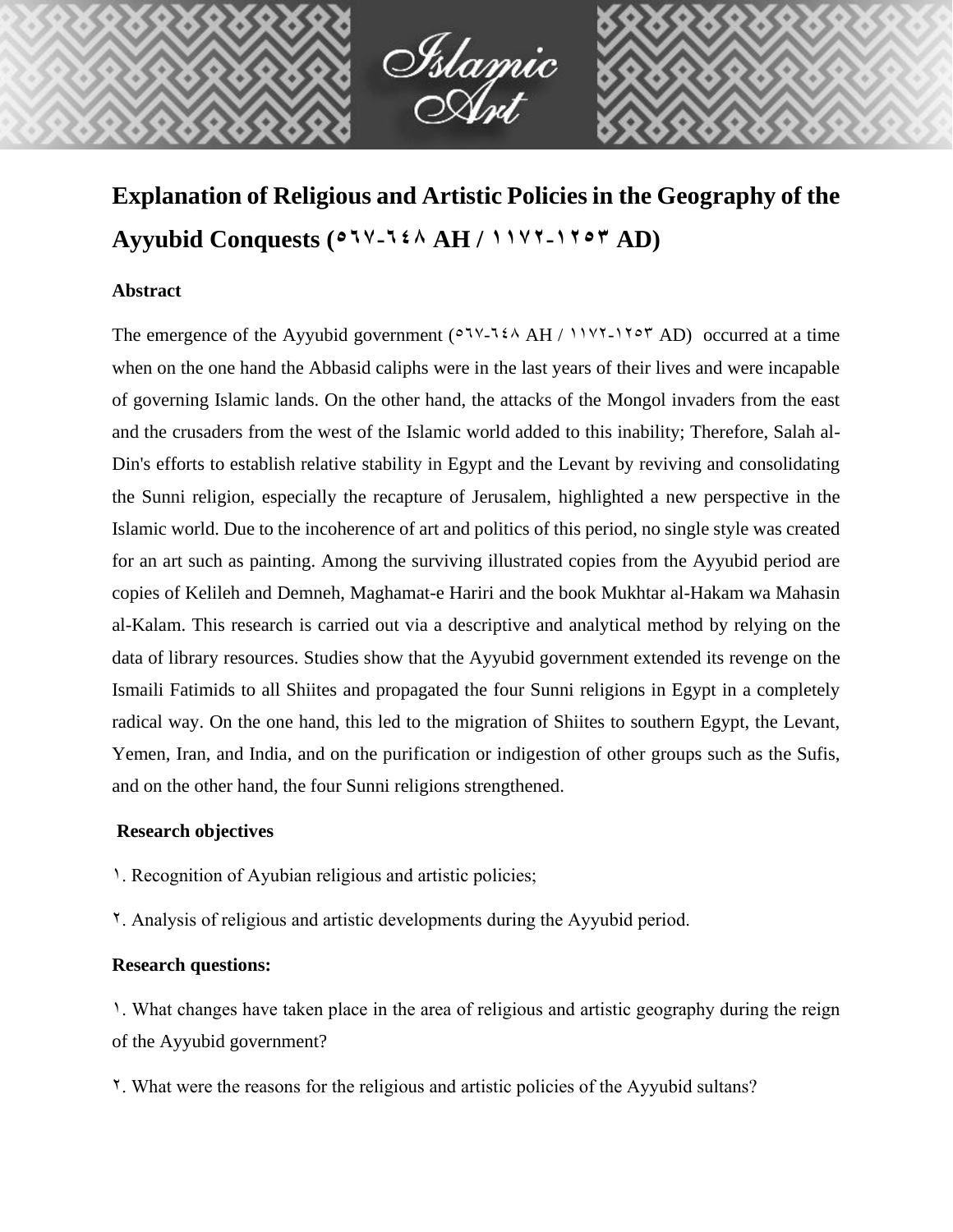**Keywords:** Ayyubids, Shiites, Fatimids, four Sunni religions, religious and artistic policies.

### **Introduction**

The establishment and continuation of the Fatimid Caliphate ( $777$  AH /  $947$  AD- $547$  AH /  $1147$ AD) marked one of the most important periods of Islamic civilization. The Fatimid government was the first independent caliphate to be formed within the Abbasid caliphate and refused to obey the Abbasid caliphate. The Fatimid period coincided with the rise of the Ismaili Imams at the head of a political power. In its course, this government was able to suppress its ideological opponents, the Qaramata, and to be the sole standard bearer of the official Ismaili view. The government was in conflict with the Abbasids, the Alboys, and the Seljuks for two hundred years, and eventually confronted the Christian Crusaders. There are many differences of opinion about the government of the Fatimid caliphs and different views have been expressed. Opponents of the Fatimids have raised doubts about the lineage of Obaidullah Mahdi and considered his attribution to the Ahl al-Bayt incorrect. Historians have been unanimous in making the Fatimids look obnoxious since they followed the Shi'ah belief. This is clearly perceived in the writings of pre-Fatimid historians; as encouraged by the Abbasids and evident in the writings of historians of the Ayyubid period and beyond. The Fatimids, despite promoting the Shiite religion to other religions, were respected. Jame-Al-Azhar was not only the center of Fatimid invitation but scholars of other religions such as Shafi'i and Hanafi also gathered. The Fatimids were not prejudiced in science and wisdom, and were open to Shiite and Sunni scholars. The Sunni masses in Egypt were not at all pressured by the Fatimids to be forced to leave their religion, unlike what Shiite enemies had done before; rather, it was the masses themselves who converted to Shiism out of desire, to the point that the followers of the Sunni religion became a minority. With the collapse of the Fatimids and the rise of the Ayyubids ( $0.77-124$  AH /  $1197-1707$  AD), the pressure on the Shiite heritage reached its peak. A study of religious and artistic procedures in the Ayyubid period can reveal imperative points about the complexity of the political, religious and artistic dimensions of society.

A review of the background of this research shows that no independent work with this title has been written so far. Among the most important works related to this research, the following books can be mentioned: "The Dhimmis in Egypt in the Second Fatimid Era and the Ayyubid Era", and the "Coptic and Arabic languages and dialects", and "An introduction on the presidents of churches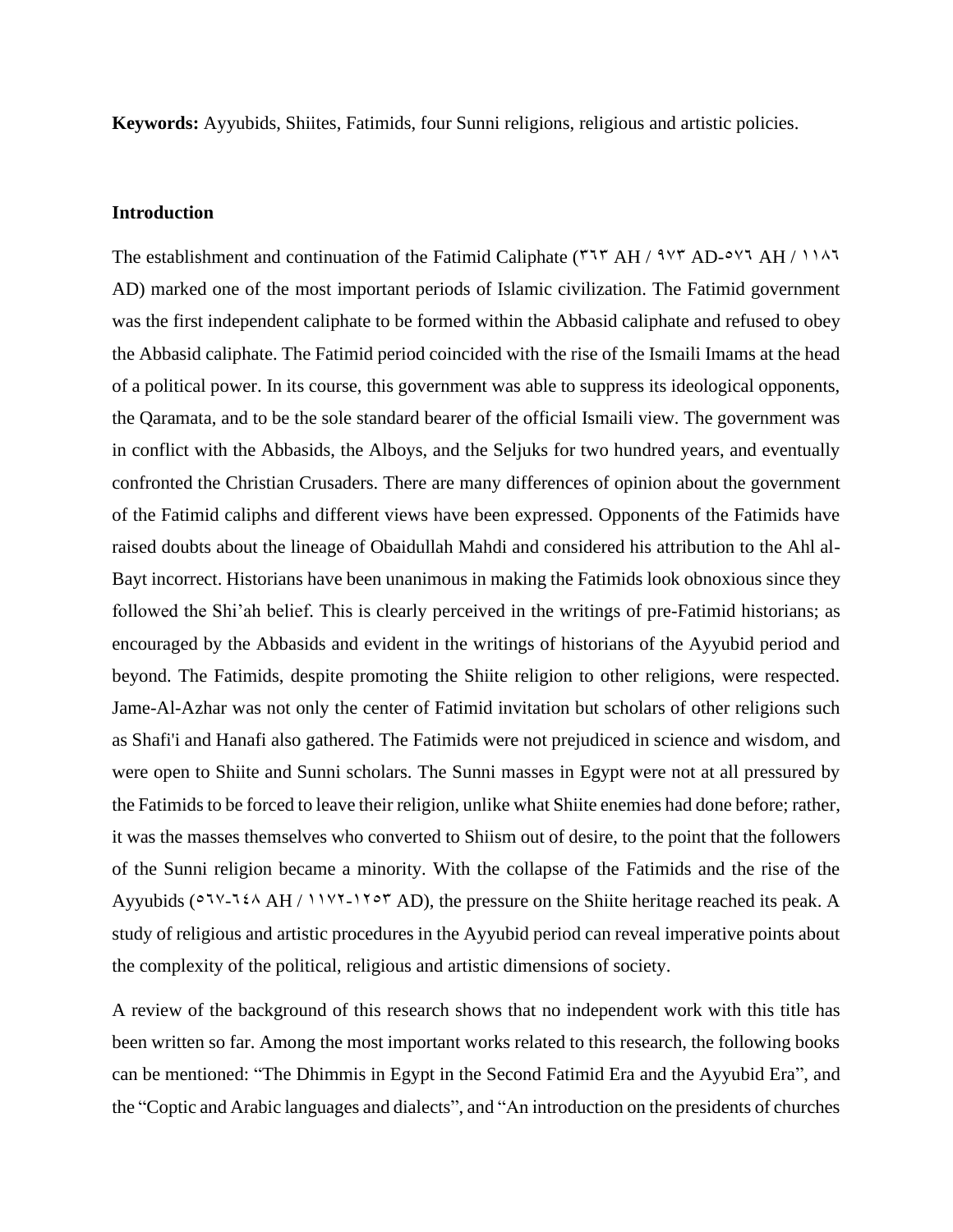and synagogues". Seyyed Abolhassan Nawab  $(1 \cdot 1)$  in an article with emphasis on intellectual and social consequences has addressed the political and religious challenges of the Ayyubids and Shiites. The results show that the Ayyubids took a hard line on the Shiite masses and took comprehensive measures to completely eradicate the Shiite religion in the district. They also established the Ayyubid dynasty in Egypt, as a result of which the Ismailis of Hafez were persecuted and many were killed. During this period, the Shiites experienced a challenging phase and faced various political and intellectual changes. In his article, Karimzadeh Sourshajani ( $\gamma \gamma$ ) recognized the influential intellectual currents in the Shamat region during the Ayyubid period until the end of the Mamluks. The present article attempts to answer the question with a descriptive-analytical approach after examining the cultural and social situation of this region during the Ayyubid and Mamluk eras by asking what are the influential intellectual currents that have left their sphere of influence as a historical heritage in this region?

#### **Conclusion**

The Ayyubids, led by Salah- al Din, made many attempts to eradicate Shiism in Egypt for political and religious reasons, especially since the Fatimid government was Shiite and Salah- al Din had taken power from them. To rise against it he started to fight against the Shiites. Salah al-Din, a full-fledged Shafi'i, did not tolerate minorities such as the Shiites and considered fighting against this minority as one of his religious duties. He was one of those who, in parallel with structural reforms, worked hard to eliminate Shiite thought and works, and to some extent achieved the anticipated outcomes. Salah- al Din isolated Shiite scholars and destroyed their schools or turned them into Sunni seminaries. Salah al-Din and the Ayyubids extended their revenge on the Fatimids to all Shiites and went to extremes along the way. This led the Shiites to resort to secrecy and piety and to be digested in other religious groups, such as the Sufis, or to migrate to areas such as southern Egypt, the Levant, Yemen, Iran and India. The Egyptians of that period and later generations gradually converted to one of the forty Sunni religions; However, the love of the Ahl al-Bayt (AS) remained among them. The four Sunni religions became completely dominant in the land of Egypt and were propagated in such a way that it was as if there was no other religion in Islam. It is noteworthy that the Ayyubid rulers used their encouragement and support in the field of architecture. They were most interested in building religious schools and mosques. The purpose of constructing schools and mosques was nothing but to spread the Sunni religion. Perhaps this is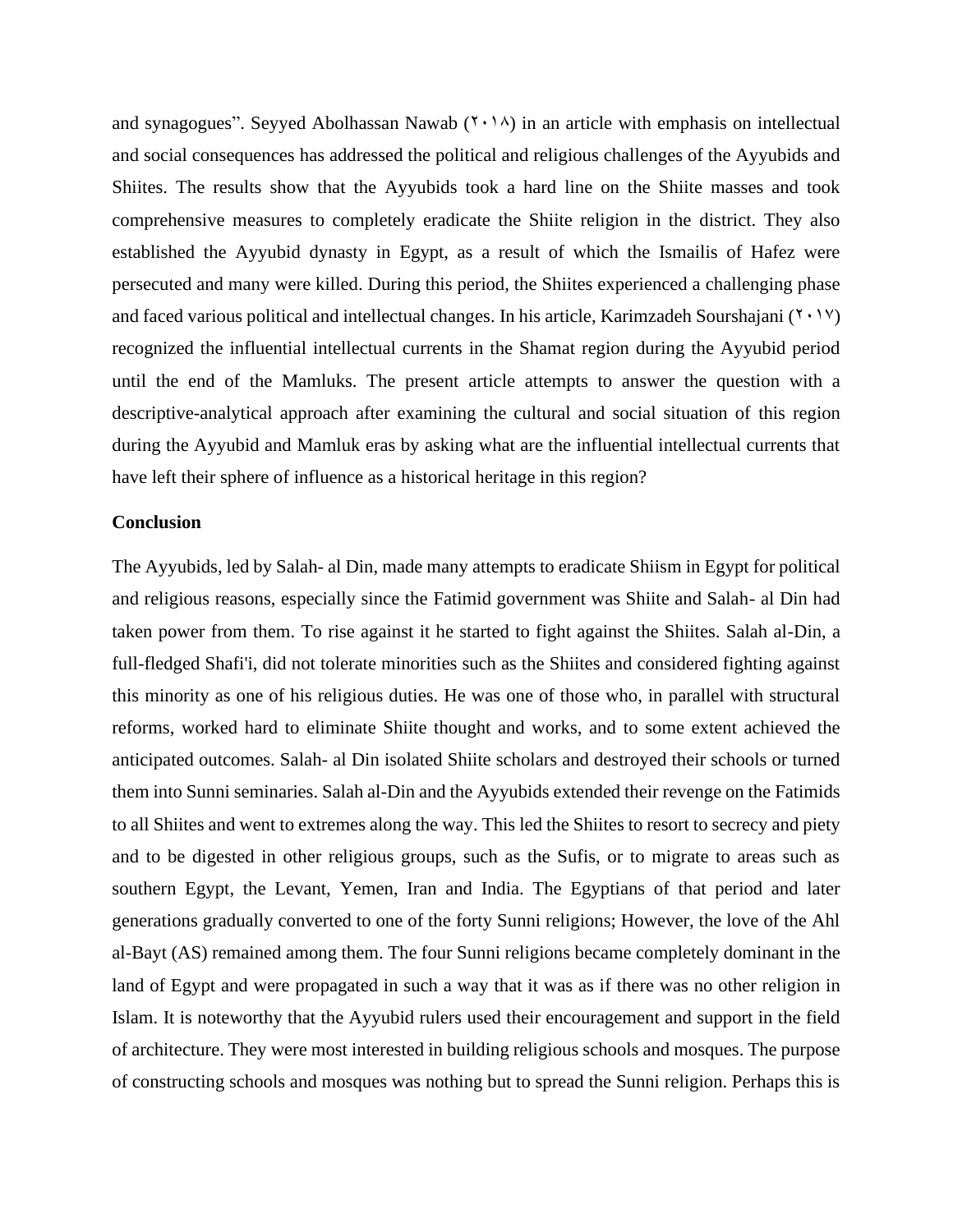why Ayubian leaders have given less support to the art of painting; since illustration has been in conflict with religious teachings and are very few illustrated versions of the Ayyubid's art remain.

# **References**

Abu Zaid Shelby, Abu Zaid. (1943). النقم مبید النعم معید, Cairo: Dar Al-Kitab Al-Arabi.

Abu Shama, Abdul Rahman (1417 AH). Al-Rawdatin Fi Akhbar, Al-Dawlatin Al-Nuria Al-Salahiyah, Beirut: Dar Al-Kitab Al-Alamiyah.

Abdol Rahman Ibn Khaldun ( $19\overline{y}$ ) Diwan al-Mubtada wa al-Khobar in the history of the Arabs and the barbarians, and from the present day, also from Dhu'l-Sha'an al-Akbar, research by Khalil Shahadeh, Beirut: Dar al-Fikr.

Ahmad Ibn Mohammad Ibn Khalkan (1977). Death of the nobles, research by Dr. Ehsan Abbasi, Beirut: Dar al-Fikr.

Ashour, Saeed A. (Beta). Order and rule in the age of the Ayyubids and the Mamluks, Bija: Bina. [In Persian].

Atabaki, Parviz. ( $\cdots$ ). History of the Ayyubids; The fourth part, Ibn Wasel M. 797 BC Tehran: Scientific and cultural publication. [In Persian]

Al-Qalaqshandi, Shahabuddin Abu al-Abbas Ahmad bin Ali. (1945). Al-Ashi Morning in the Composing Industry, Cairo: Egyptian Library.

Al-Dhahabi, Shamsuddin Muhammad bin Ahmad  $(1 \xi \gamma \gamma)$ . History of Islam and the deaths of celebrities and the media, research by Omar Abdul Salam, Beirut: Dar al-Kitab al-Arabi.

Ali Tarkhan, Ibrahim.  $(1 \cdot \cdot \cdot)'$ ). Regularity in the Middle East in the Middle Ages, Cairo: Dar Al-Kitab Al-Arabi for Printing and Publishing. [In Persian].

Ayoubi, Mehdi  $(1 \cdot 1)$ . "Reflections on how Salahuddin Ayoubi interacted with the Ismailis", Sokhan Tarikh, No. 1. [In Persian].

Badkoubeh Hazaveh, Ahmad; Abangah Azgami, Masoumeh.  $(\gamma, \gamma)$ . "The Double Dual Performance of the Ayyubids in Confrontation with the Imami and Ismaili Shiites and Its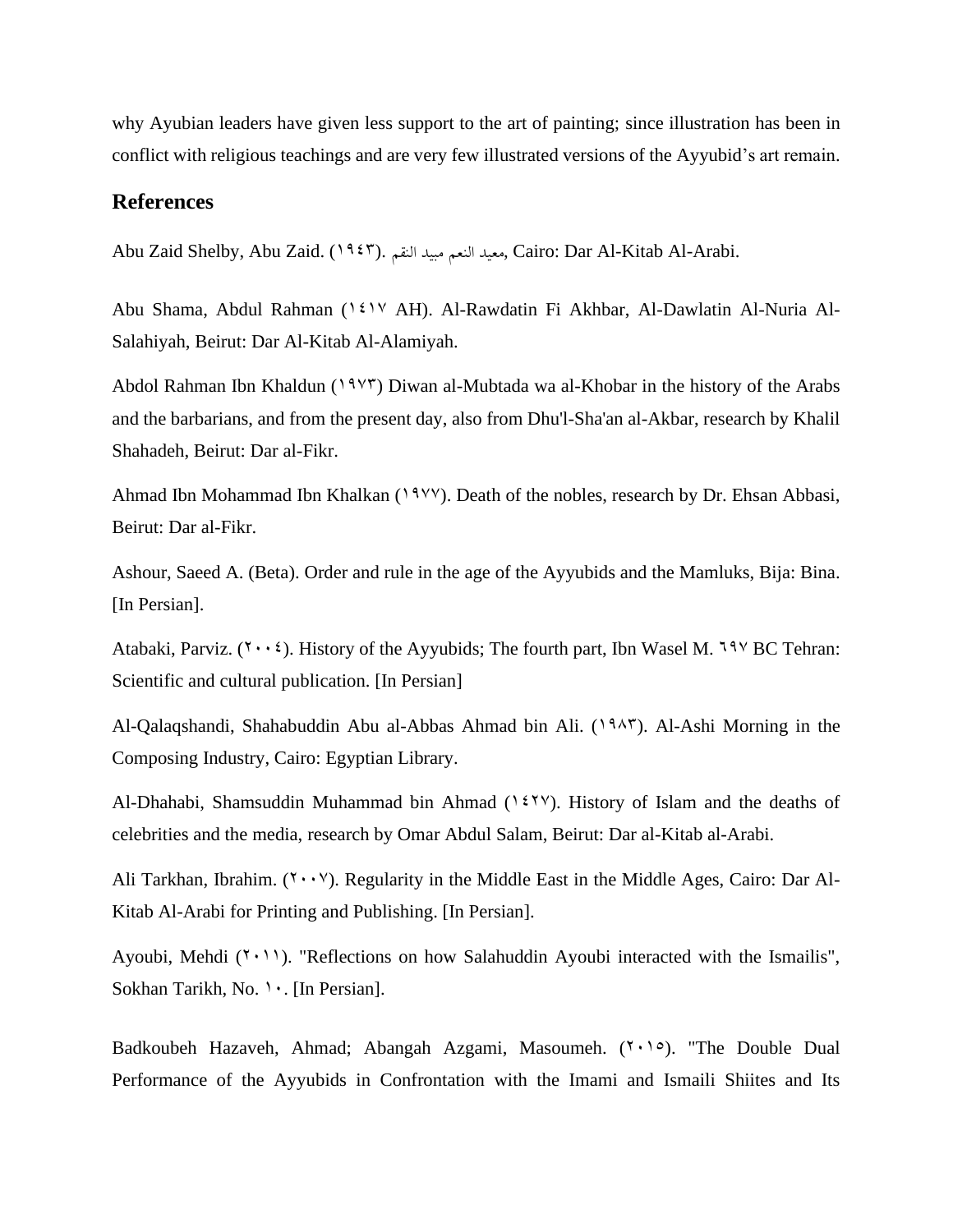Reflection in the Historiography of Egypt and the Levant", Approximate Studies of Islamic Religions, No.  $\mathfrak{t}$ . [In Persian].

Baha-al Din Ibn Shadad (1953). Al-Nawadir Al-Sultaniya and Al-Mahasin Al-Yusufiyah, summarized by Mahmoud Darwish, Damascus: Ministry of Culture.

Hasson, Chuck.  $(1 \xi \zeta)$ . History of the Nile Jews, Translator: Yousef Darwish, Cairo: Dar al-Sharq.

Hamwi, Taqiyya al-Din Abi Bakr. (Beta). Fruits of the papers, research by Muhammad Abu al-Fadl Ibrahim, Beirut: Egyptian Library

Ibn Athir, Abu al-Hasan Ali, son of Abi al-Karam al-Sheibani.  $(1 \xi) \xi$  AH / 1994 AD), Al-Kamil Fi Al-Tarikh, research of the School of Heritage, fourth edition, Beirut: Al-Tarikh Al-Arabi Foundation.

Ibn Taghri Bardi, Yusuf bin Abdullah.  $(7 \cdot 17)$ . Al-Zawahra Astronomy in the Kings of Egypt and Cairo, Egypt: Ministry of Culture and Ethnic Guidance. [In Persian].

Ibn Mamati, Al-Assad Sharafuddin. (1209). Dawawan Laws, Dear Surreal Atiyah Research, Cairo: Egypt Press.

Ibn Athir, Muhammad bin Abdul Karim Sheibani. (1956). Complete in history, Beirut,: Dar Al-Ahya Al-Tarath Al-Arabi.

Ibn Shaddad, Bahا'u'll .h. (1953). Al-Nawadir Al-Sultaniya, research by Jamal al-Din, Cairo: Al-Khanji Library.

(History of the Ayyubids), translated by Parviz Atabaki, Tehran: Scientific and Cultural Publishing Company.

Ibn Wassal, Jamaluddin Muhammad bin Salem. (1953). Al-Karroub Fi Akhbar Bani Ayub

Ibn Abi Asiba'ah, Ahmad (1965). The eyes of the prophets in the classes of physicians, edited by Nizar Reza, Beirut: I am the librarian of the books of life.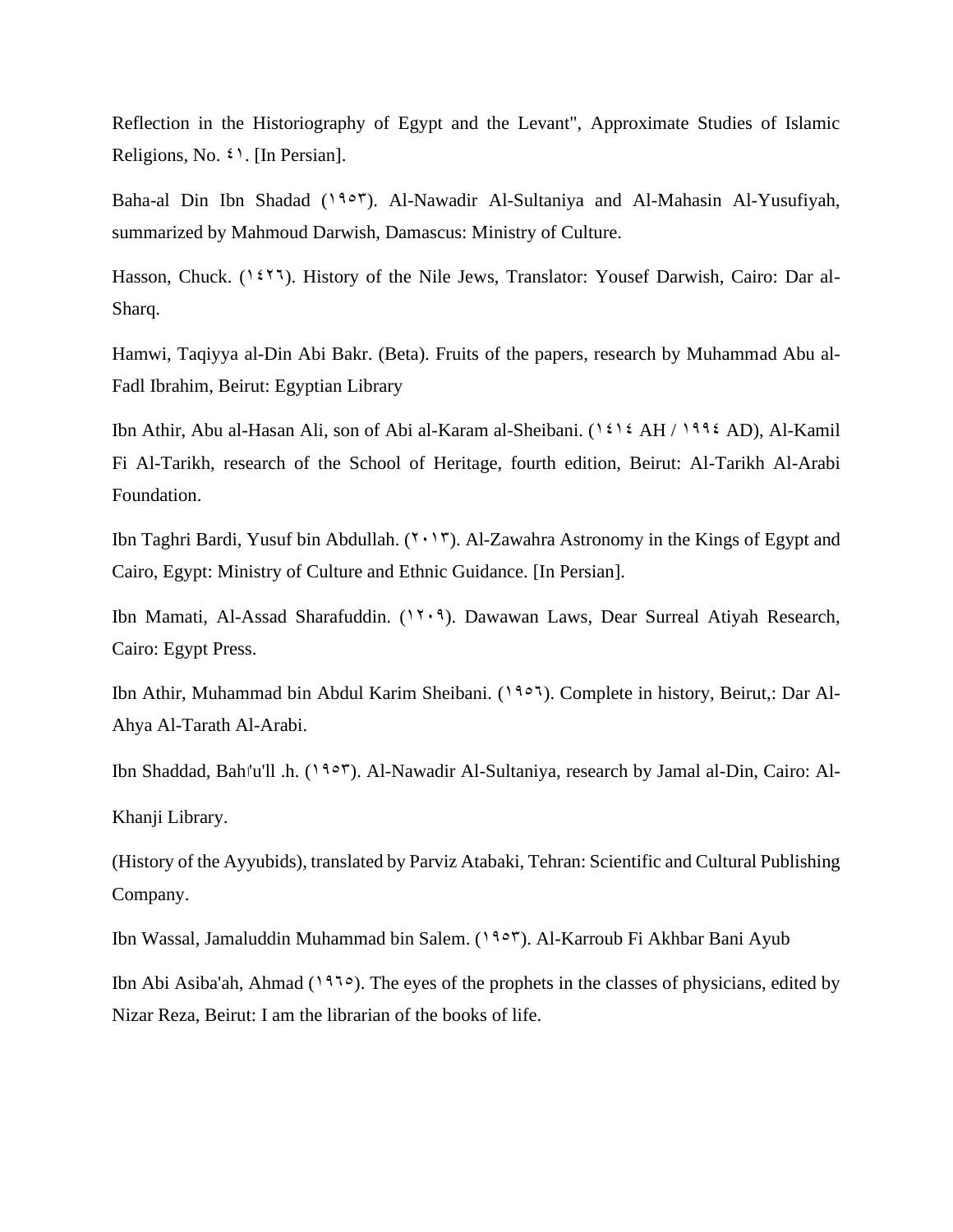Ismael Hasanzadeh ( $\gamma \cdot \gamma$ ). "History of Historiography and History of Historiography of Emad al-Din Kateb Esfahani", Quarterly Journal of Al-Zahra University Humanities, No. <sup>1</sup>°, No. <sup>1</sup>°. [In Persian].

Karimzadeh Sourshajani, Ruhollah; Amiri, Shahnaz and Hossein Izadi, Zahra.  $(2 \cdot 1 \cdot 1)$ . "Recognition of influential intellectual currents in the Shamat region in the Ayyubid period until the end of the Mamluks", History of Islam, No. <sup>7</sup>. [In Persian].

Maqrizi, Abu al-Abbas Taqiyya al-Din Ahmad bin Ali. (1908). Ataz al-Hanafa with the news of the Fatimid caliphs, investigated by Muhammad Abdul Qadir Ahmad Atta, Beirut: Dar al-Kitab al-Almiya.

Maqrizi, Abu al-Abbas (1998). Behavior for the knowledge of the kingdoms, research by Mohammad Abdul Qadir Atta, Beirut: Dar al-Kitab al-Almiya.

Maqrizi, Ahmad bin Ali.  $(1 \cdot \cdot \cdot)$ . Reaching the Hanafis with the news of the Fatimid Imams, the caliphs, Tahiqiq Jamal al-Din Shayal, Cairo: The Supreme Assembly for the Islamic Affairs. [In Persian].

Mohammad Ibn Ias ( $16.8$  AH). Al-Dahour's events in events, Al-Dahwar, Cairo: Al-Hayya, the Egyptian world for books.

Mohammad Ali. Chalungar (1537 AH.) History of the Fatimids and Hamdanids. Tehran: Samat.

Moghdas. Muhammad. (1991). Ahsan al-Taqasim fi Maarefa al-Aqalim, Cairo: Madiuli School.

Mons Awad, Muhammad. (1999). The Crusades in the captivity of history and the sanctity of Oman, Beirut: Dar al-Sharq.

Mustafa Amer, Fatemeh.  $(7 \cdots)$ . History of the people of Dhimma in Egypt, Islamic, Egypt: Al-Hayat al-Masriya al-Amr for the book.

Naseri Taheri, Abdullah  $(1 \cdot 1)$ . Fatimids in Egypt, Qom: Seminary and University Research Institute. [In Persian].

Nawab Seyed Abolhassan.  $(Y \cdot \wedge)$ . "Political and Religious Challenges of the Ayyubids and Shiites with Emphasis on Intellectual and Social Consequences", History of Islam, No. 14. [In Persian].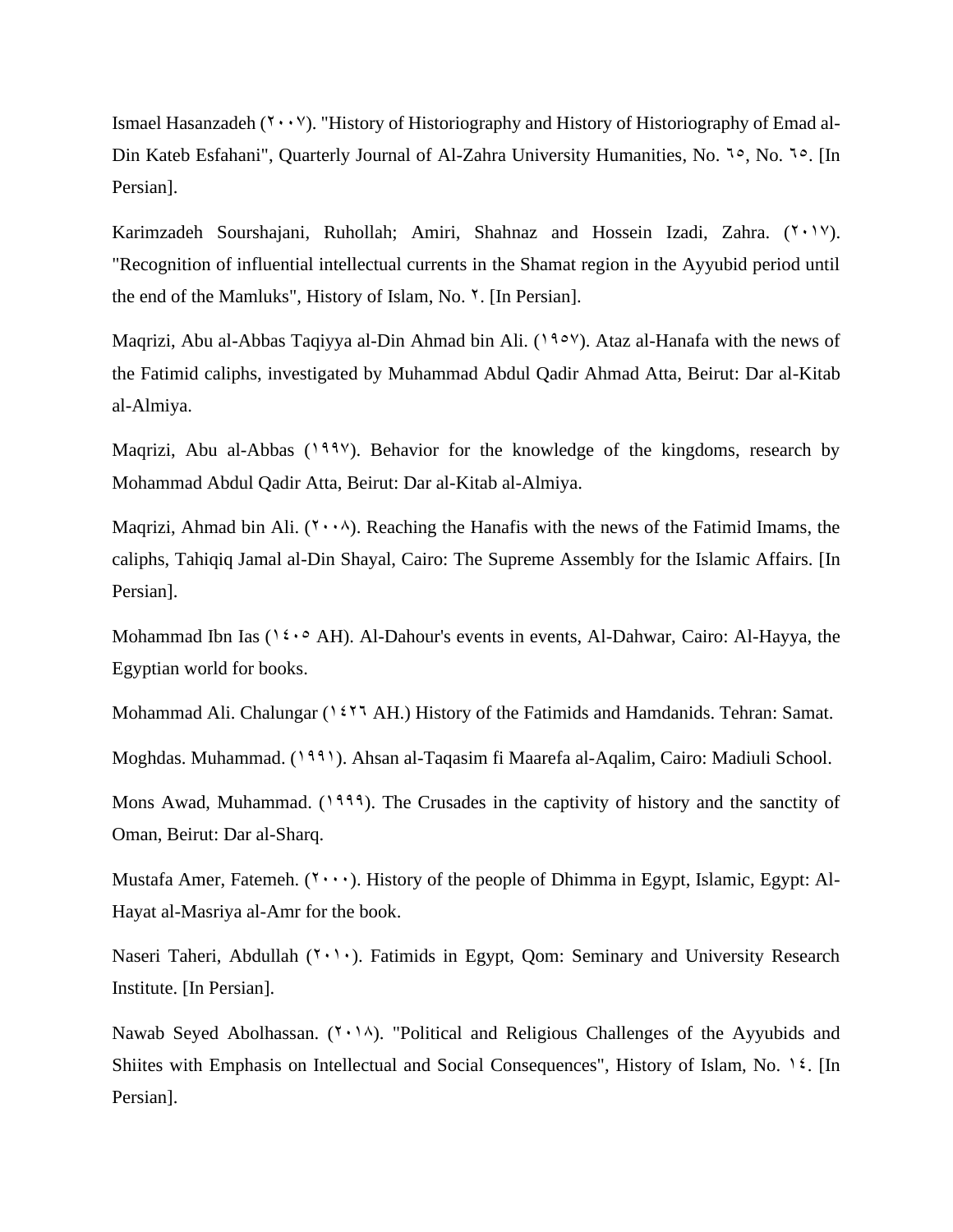Pirmoradian, Mustafa; Fereyduni Nasab, Mohammad and Zangui Fard, Ali Asghar.  $(2 \cdot 17)$ . "The role of Salahuddin Ayoubi in the Crusades", Vol. [In Persian].

Qasem, Abdeh.  $(1 \xi) \cdot$ ). The nature of the Red Crescent, Kuwait: National Assembly.

Qanimeh. Abdolrahim  $(7 \cdot 17)$ . History of the Great Universities of Islam, Fifth Edition, Tehran: Tehran University Press. [In Persian].

Relle, translated by Fereydoun Badrahai, Tehran: Farzan Rooz. [In Persian].

Sabki, Abu Nasr Abdul Wahab ( $196\lambda$ ). Classes of Shafi'i al-Kubra, research by Mahmoud Muhammad Tanahi and Abdul Fattah Mahd al-Haw, Bija: Bina.

Salam Shafi'i, Mahmoud. (1917). The people of Dhimma in Egypt in the second Fatimid era and the Ayyubid era, Egypt: Bina.

Siouti, Jalaluddin Abdul Rahman (1905). Hassan Al-Muhajireh in Egyptian and Cairo News, Investigated by Mohammad Abolfazl Ibrahim, Cairo: Parliament Press.

Siouti, Abdul Rahman Ibn Abi Bakr (1414). Hassan Al-Muhajireh in the news of Egypt and Cairo, research by Mansour Khalil Imran, Beirut: Dar Al-Kitab Al-Almiyeh.

Shandro, Akbar. (1996). Salahuddin Ayoubi, Translation: ۀ Mohammad Ghazi, Tehran: Zarrin Publications. [In Persian].

Shayestehfar, Mahnaz; Khazaei, Mohammad and Khazaei, Rezvan.  $(7 \cdot 17)$ . "A Study of the Image and Thematic Properties of Illustrated Manuscripts of the Ayyubid Period", Negreh Scientific and Research Quarterly, No. <sup>17</sup>. [In Persian].

Taqush, Mohammad Sohail.  $(Y \cdot Y)$ . Dolat Ayubian, translated by Abdullah Naseri Taheri, first edition, Qom: seminary and university research institute. [In Persian].

Walker, Paul; Kermani, Hamid al-Din  $(7 \cdots)$ . Ismaili thought in the period of the Bam ruler [In] Persian].

Vardani, Saleh.  $(7 \cdot \cdot 7)$ . Shiites in Egypt, from the Beginning to the Age of Imam Khomeini, translated by Abdul Hussein Binesh, Qom: Institute of the Encyclopedia of Islamic Jurisprudence. [In Persian].